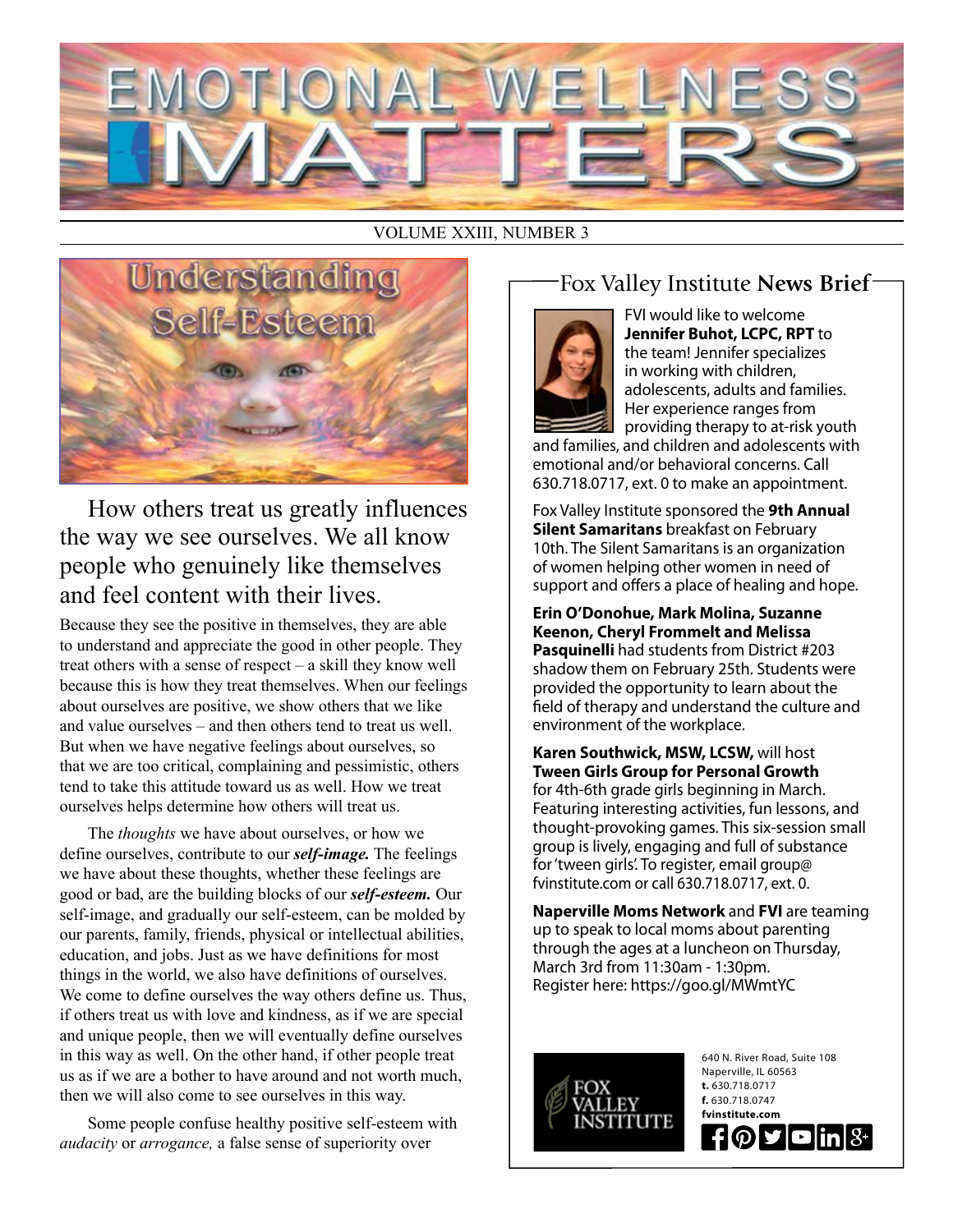other people. True self-esteem, however, means that we do not have to assert ourselves at the expense of other people. Indeed, it is those with negative self-esteem who must resort to the tactic of exaggerating their own worth, usually by putting other people down. Those with positive self-esteem can acknowledge their own worth and also validate the positive qualities of others.

#### **Self-Esteem and Therapy**

One of the things that therapy does best is to address issues of self-esteem. Many of us are wounded, in one way or another, by the way we were treated as we grew up. As adults it is our responsibility to put closure on the damage inflicted on us by others and to move on with our lives in a healthy way. A trained therapist can point out the ways in which we engage in destructive patterns of behavior. Therapy allows us to explore why we punish ourselves and why we see ourselves as being *less* than other people. We have the ability to change our negative self-esteem tendencies by developing self-nurturing, self-encouraging, and self-enhancing behavior. When we begin to treat ourselves in a more positive way, others pick up on our cues and respond to us in the special way we all deserve.

#### **Techniques for Creating Positive Self-Esteem**

#### *Work on Your Private Thoughts*

How we feel about ourselves privately, whether these feelings are positive or negative, influences how we interpret our own actions, the decisions we make, the goals we set for ourselves, and how we relate to other people. Negative internal feelings usually lead to lower expectations and achievements, while positive definitions usually result in higher aspirations. Consider some of the following ways in which these private, internal thoughts can be modified.

**• Examine your unrealistic expectations.**

Negative self-esteem is driven by thoughts couched in "shoulds," "oughts," and "musts." These words imply that we should be something other than what we are. A more positive approach is to replace these words with "wants." Instead of saying self-punitively, "I *should* be a better friend," it may be helpful to change the thought to: "I *want* to be a better friend."

**• Accept the fact that history cannot be changed.**  We often punish ourselves endlessly for certain regrettable actions we have taken in the past – and this feeds our negative self-esteem. But we all make mistakes, and we can learn from them. In fact, the positive spin on this is that we, as fallible humans, must make mistakes in life – and perhaps we should be

thankful that we have made them, for how else would we acquire wisdom and learn the route to a happier life? History cannot be undone, but we can focus on the present and future, drawing on our power to create the life we choose for ourselves.

**• Reflect on the good experiences in your life.** Instead of dwelling on our flaws, it is more helpful to think about what is good in our lives. Think about your successes rather than your failures. We all have life experiences that make us feel good. Define yourself in terms of these positive experiences. Nearly every negative thought can be turned into a positive. For example, if you are in a financial crisis, it's not the end of the world – because now you can get in touch with simpler pleasures and more meaningful experiences. If a friend has rejected you, you are now free to spend your time with other friends who will treat you well..

**• Set positive goals for the future.** Examine your personal needs, desires, assets and abilities – and think of how you can use them to achieve the life you want for yourself. Commit yourself to having the best life you can have – without feeling that you have to achieve perfection. Make your goals realistic and achievable, and work toward them, step by step, enjoying the successes and overcoming the occasional stumbles. Draw on the positive within yourself – with an awareness of how the old negative tendencies may show themselves. Setting positive goals draws on, and reinforces, your positive self-esteem and reminds you of the power you have to set your own course.

#### **• Try these techniques for working on positive thoughts:**

1. Write down your negative thoughts. This increases your awareness of them, and you can discover patterns in your negative thinking. You may also be able to see what triggers negativity.

2. Limit negative thinking. Whenever you find yourself having negative thoughts, tell yourself, "Stop!" Say this privately to yourself, or perhaps out loud – or give yourself a little tap on the wrist as a reminder.

3. Replace the negative with a positive thought – and do this immediately after stopping the negative

thought. (It may take some creativity and effort to learn how to change negative thoughts into positive ones.)



**This newsletter is intended to offer general information only and recognizes that individual issues may differ from these broad guidelines. Personal issues should be addressed within a therapeutic context with a professional familiar with the details of the problems. ©2016 Simmonds Publications: 5580 La Jolla Blvd., 306, La Jolla, CA 92037 • Website ~ www.emotionalwellness.com**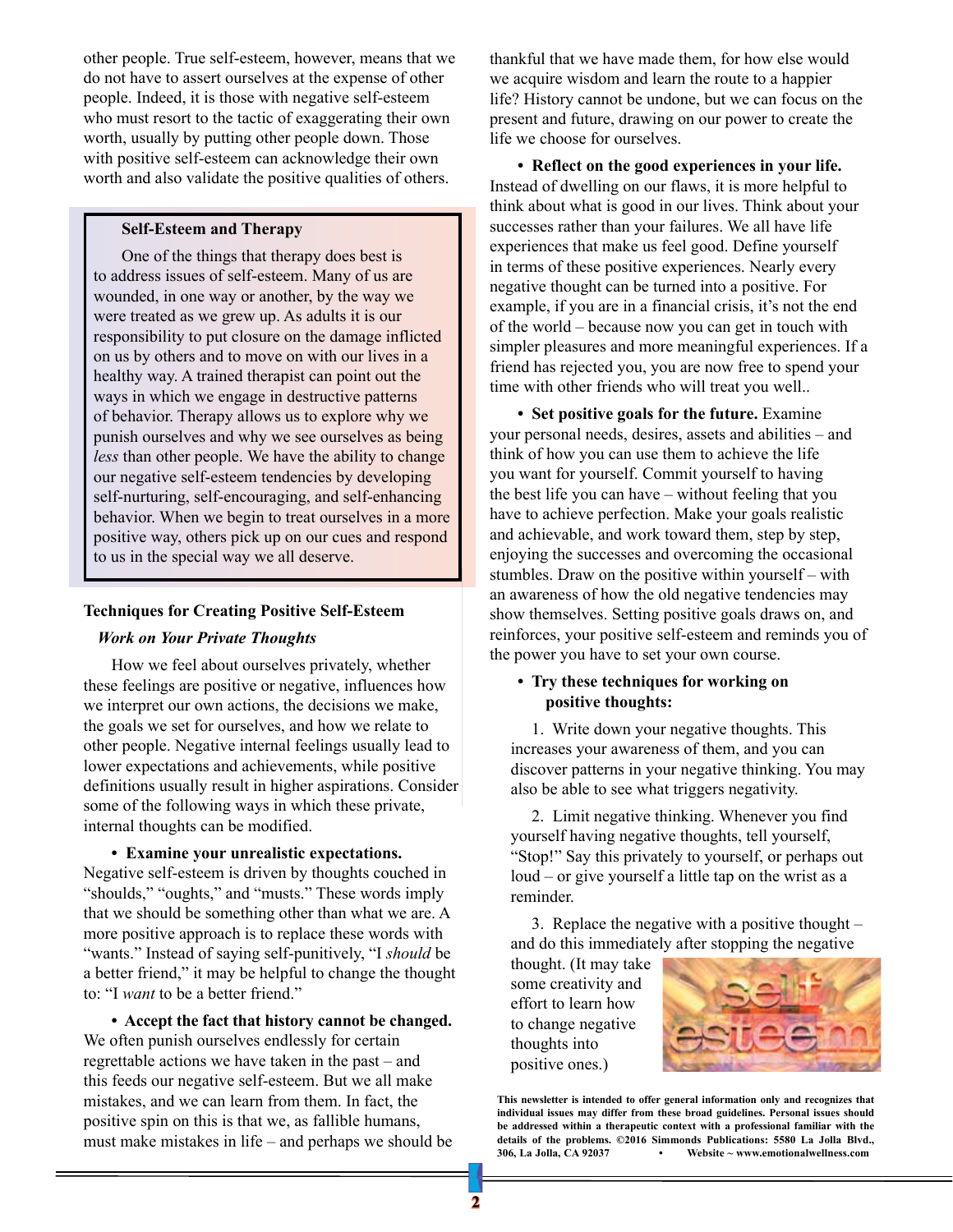#### *Diagnose the Cues which Lead to Negative Self-Esteem*

We all tend to respond to triggers in ways that lower or raise our self-esteem. Identifying the experiences which influence our self-esteem can take some work and a genuine commitment to improving the quality of our lives. A trained therapist can help in the task of identifying certain themes which we may not be able to discover through our own efforts. For example, if negative thoughts occur when you spend time alone, you may be dealing with abandonment issues. If negativity is triggered when you are criticized, you may have issues surrounding rejection. If you have negative thoughts in the presence of a person who tends to dominate and control, the theme may have to do with authority, judgment and evaluation. When we come to understand these underlying themes, we can start to view them objectively and get closure on them so that they no longer have the power to influence our self-esteem.

#### *Take Good Care of Yourself and Your Appearance*

Appreciate your own individuality, your own combination of strengths and weaknesses that make you a special person. Without a strong sense of who you are, it is easy to become vulnerable to others who treat you in a negative way. Engaging in an exercise program (even if it is only walking twenty minutes every other day) is a good way not only of taking care of your body, but also in making you and others aware that you value yourself. It is important to groom yourself well and to wear clothing that brings out your best qualities. Feeling good about yourself, presenting yourself to the world in a positive way, and getting positive feedback from other people are essential components of developing positive self-esteem.

#### *Examine Your Relationships with Other People*

Improving one's self-esteem involves engaging in productive and enhancing relationships with others. There comes a time to examine our destructive relationships – and this may be difficult since we are drawn toward relationships that reinforce our old ways of seeing ourselves. Try to understand how destructive relationships in your life reinforce old negative selfesteem patterns. And try to change the tone of the relationship so that positive self-esteem can be expressed by both parties. If that is not possible, it may be time to end a destructive relationship and move on to other, more productive friendships. Here are a few guidelines for finding new friendships that have a positive tone:

• Try to be pleasant with others. Talk to them in a positive way. Show an interest in them by listening, and share appropriately with them in a balanced way.

- Show respect for the boundaries of others. Let them be who they choose to be and accept the differences between you.
- Don't expect everyone to be perfect. They're not.
- Some people will not like you. Accept this. This is their choice, and you gain nothing by trying to win their approval.
- Don't talk about problems all the time. Others usually find it difficult to deal with negative conversation, and they may avoid you. This reinforces your negative self-esteem. Save your problem-solving talks for dear and trusted friends – or a therapist.

#### *Learn to Meet Your Own Needs*

Negative self-esteem leads to doubts about your own ability to take care of life's problems and challenges. This is why people with negative self-esteem may be so demanding of others – at a certain level they may want others to come through and take care of their problems for them. People with negative self-esteem, then, may idealize others and, alternately, denigrate them. If others help you, you idealize them. If they don't help, you don't want to waste your time with them. These "all or nothing" themes appear frequently in the thoughts of those with negative self-esteem.

A mature adult life requires integrity. While others may assist you here and there, ultimately you are responsible for meeting your own needs. Acquiring positive self-esteem is essential to this task. The mature adult relies on his or her own resources to find ways of meeting such basic needs as —

- Loving and being loved. Allowing love into your life is one of the most important human pursuits. This may come in the form of romantic love, close friendships or spiritual fulfillment. Our lives improve when we finally give up unrealistic demands and expectations that block our ability to love.
- Having fun in your life. We need pleasure to function well. Try to give yourself at least half an hour a day of something that you see as fun. Indulge yourself in some guilt-free pleasure.
- Pursuing worthwhile work. Balance your fun with work. Work, whether it is from a paid job or not, gives us a sense of feeling worthwhile and contributing to the larger social sphere.
- Understanding that you are responsible for your life choices. Your past does not have to control your future. It is your responsibility to find love, to feel pleasure, to quest for spiritual fulfillment, and to do good work.